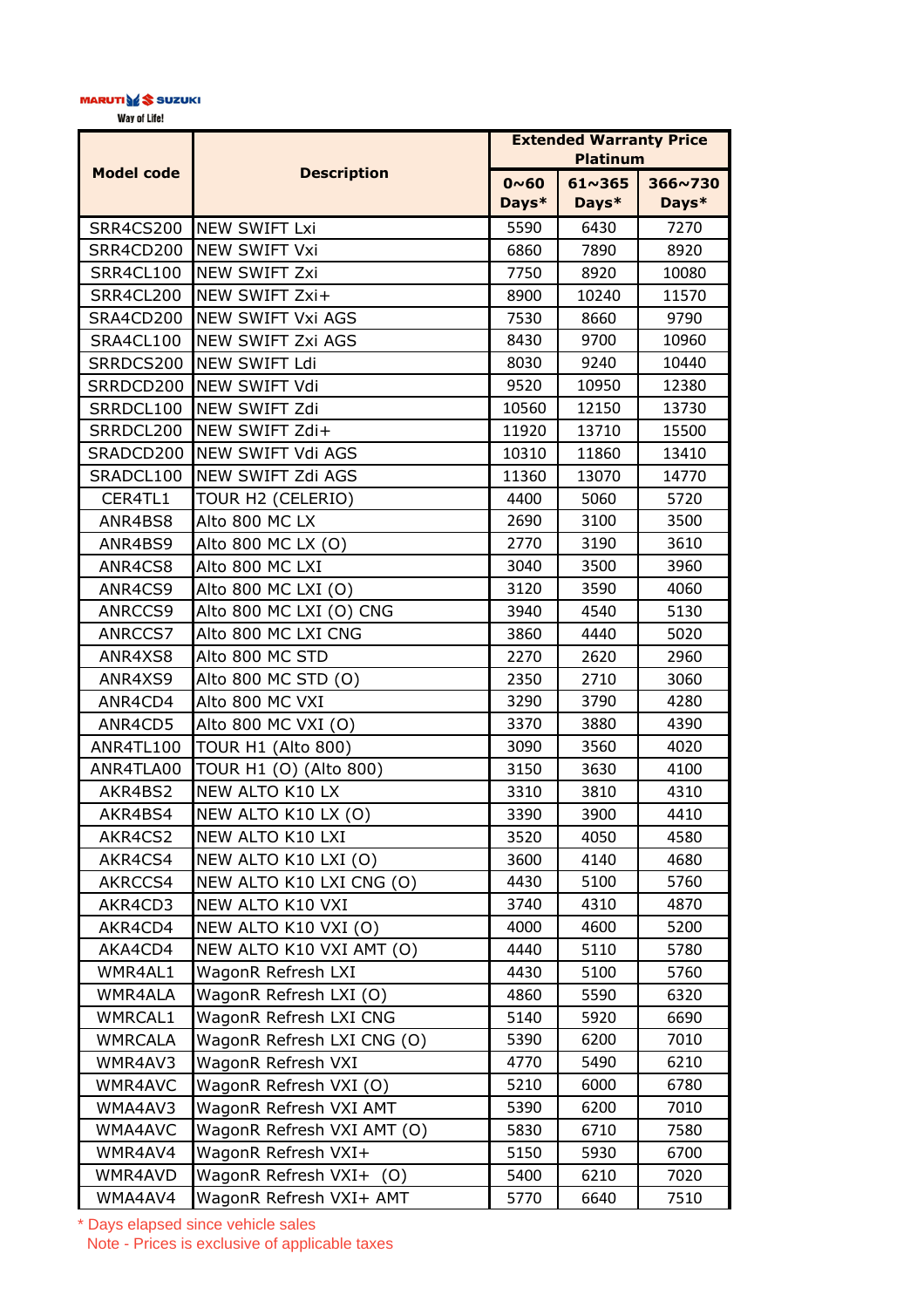|  | Way of Life! |  |
|--|--------------|--|

| WMA4AVD             | WagonR Refresh VXI+ AMT (O) | 6020  | 6930  | 7830  |
|---------------------|-----------------------------|-------|-------|-------|
| CER4AL1             | Celerio MC LXI              | 4450  | 5120  | 5790  |
| CER4ALA             | Celerio MC LXI (O)          | 4630  | 5330  | 6020  |
| CER4AV1             | Celerio MC VXI              | 4880  | 5620  | 6350  |
| CER4AVA             | Celerio MC VXI (O)          | 5090  | 5860  | 6620  |
| CEA4AV1             | Celerio MC VXI AMT          | 5450  | 6270  | 7090  |
| CEA4AVA             | Celerio MC VXI (O) AMT      | 5650  | 6500  | 7350  |
| CERCAV1             | Celerio MC VXI CNG          | 5700  | 6560  | 7410  |
| <b>CERCAVA</b>      | Celerio MC VXI (O) CNG      | 5900  | 6790  | 7670  |
| CER4AZ1             | Celerio MC ZXI              | 5220  | 6010  | 6790  |
| CER4AZA             | Celerio MC ZXI (O)          | 5850  | 6730  | 7610  |
| CEA4AZ1             | Celerio MC ZXI AMT          | 5790  | 6660  | 7530  |
| CEA4AZA             | Celerio MC ZXI (O) AMT      | 6010  | 6920  | 7820  |
| CER4BV1             | Celerio Der VXI             | 5000  | 5750  | 6500  |
| CER4BVA             | Celerio Der VXI (O)         | 5200  | 5980  | 6760  |
| CEA4BV1             | Celerio Der VXI AMT         | 5570  | 6410  | 7250  |
| CEA4BVA             | Celerio Der VXI (O) AMT     | 5770  | 6640  | 7510  |
| CER4BZ1             | Celerio Der ZXI             | 5330  | 6130  | 6930  |
| CER4BZA             | Celerio Der ZXI (O)         | 5970  | 6870  | 7770  |
| CEA4BZ1             | Celerio Der ZXI AMT         | 5900  | 6790  | 7670  |
| CEA4BZA             | Celerio Der ZXI (O) AMT     | 6130  | 7050  | 7970  |
| SMRDAL1             | <b>SWIFT LDI T4</b>         | 8040  | 9250  | 10460 |
| <b>SMRDALA</b>      | SWIFT LDI(O) T4             | 8380  | 9640  | 10900 |
| SMR4ALA             | SWIFT LXI OPTIONAL (O) T4   | 5610  | 6460  | 7300  |
| SMR4AL1             | SWIFT LXI OPTIONAL T4       | 5320  | 6120  | 6920  |
| SMRDAV1             | <b>SWIFT VDI T4</b>         | 8950  | 10300 | 11640 |
| <b>SMRDAVA</b>      | SWIFT VDI(O) T4             | 9070  | 10440 | 11800 |
| SMR4AVA             | SWIFT VXI (O) T4            | 6670  | 7680  | 8680  |
| SMR4AV1             | <b>SWIFT VXI T4</b>         | 6440  | 7410  | 8380  |
| SMRDAZ1             | SWIFT ZDI T4                | 10530 | 12110 | 13690 |
| SMR4AZ1             | SWIFT ZXI T4                | 7590  | 8730  | 9870  |
| SMRDAVL             | <b>SWIFT VDI T4 LTD</b>     | 8730  | 10040 | 11350 |
| SMR4AVL             | SWIFT VXI T4 Ltd            | 6260  | 7200  | 8140  |
| DRRDCS2             | DZIRE (YSD) LDI             | 8990  | 10340 | 11690 |
| DRR4CS2             | DZIRE (YSD) LXI             | 6410  | 7380  | 8340  |
| DRRDCD2             | DZIRE (YSD) VDI             | 10480 | 12060 | 13630 |
| DRADCD2             | DZIRE (YSD) VDI AGS         | 11270 | 12970 | 14660 |
| DRR4CD2             | DZIRE (YSD) VXI             | 7680  | 8840  | 9990  |
| DRA4CD2             | DZIRE (YSD) VXI AGS         | 8360  | 9620  | 10870 |
| DRRDCL1             | DZIRE (YSD) ZDI             | 11530 | 13260 | 14990 |
| DRADCL1             | DZIRE (YSD) ZDI AGS         | 12320 | 14170 | 16020 |
| DRRDCL <sub>2</sub> | DZIRE (YSD) ZDI+            | 13050 | 15010 | 16970 |
| DRADCL2             | DZIRE (YSD) ZDI+ AGS        | 13840 | 15920 | 18000 |
| DRR4CL1             | DZIRE (YSD) ZXI             | 8570  | 9860  | 11150 |
| DRA4CL1             | DZIRE (YSD) ZXI AGS         | 9250  | 10640 | 12030 |
| DRR4CL2             | DZIRE (YSD) ZXI+            | 9870  | 11360 | 12840 |
| DRA4CL2             | DZIRE (YSD) ZXI+ AGS        | 10540 | 12130 | 13710 |
| DMRDBL100           | TOUR S (Dzire) DIESEL       | 8750  | 10070 | 11380 |
| DMRDAL1             | New Dzire Tour Diesel       | 8080  | 9300  | 10510 |
| DMR4AL1             | New Dzire Tour Petrol       | 5980  | 6880  | 7780  |
|                     |                             |       |       |       |

\* Days elapsed since vehicle sales Note - Prices is exclusive of applicable taxes